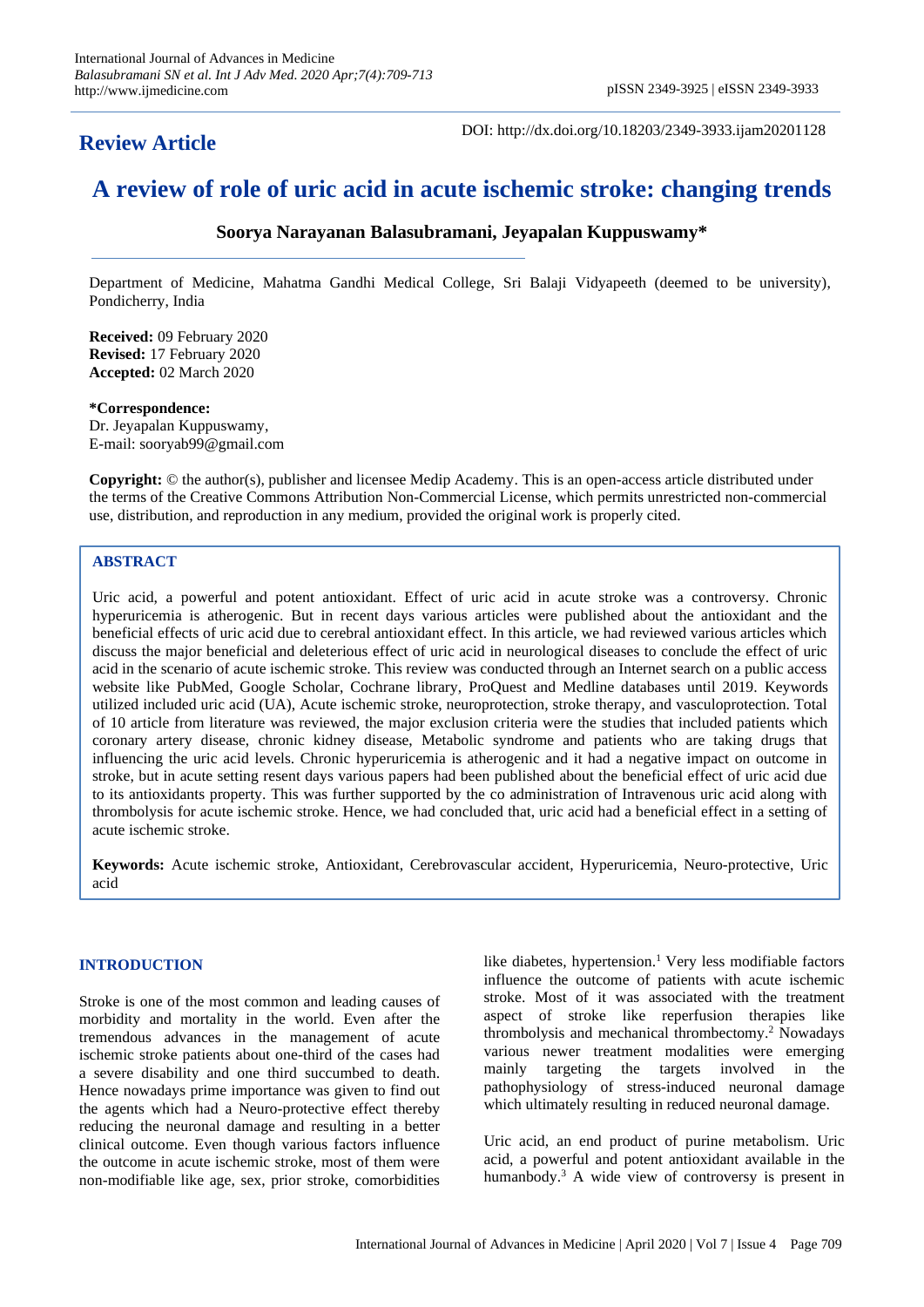the role of uric acid and its effect in acute ischemic stroke. It is widely accepted that chronic hyperuricemia is atherogenic and leads to increased cerebral damage and a high amount of neuronal loss. <sup>4</sup> But in recent days various articles were published about the antioxidant and the beneficial effects of uric acid in neurological diseases predominantly secondary to the extensive cerebral antioxidant effect.

In this article, authors had revised various articles which discuss the major beneficial and deleterious effect of uric acid in neurological diseases to conclude the effect of uric acid in the scenario of acute ischemic stroke.

#### **REVIEW OF LITERATURE**

A stroke is defined as a syndrome of quickly developing neurological signs of focal or global neurological dysfunction pertaining to a vascular territory with no other apparent cause. <sup>5</sup> Usually, symptoms to say it as stroke should last for more than 24 hours or it may progress to death. Stroke is broadly classified into ischemic stroke and hemorrhagic stroke and among them, 68% proved to be ischemic and the remaining 32% was found to be hemorrhagic. <sup>6</sup> The prevalence of stroke in India is about 84-262/100,000 - rural areas, 334- 424/100,000 - urban areas7. And it was found that stroke accounts for about 10% mortality in a developed country and still higher in a developing country and they have also found that these figures are going to increase in the future because of the burden of risk factors like smoking, diabetes, hypertension, and other modifiable risk factors. 7

The incidence, prevalence, geographical distribution, and the clinical outcome were different from the patient with stroke who is young which is called a young stroke. Among the total burden of ischemic stroke, stroke in young contributed about 10-15% and it causes significant morbidity and substantial mortality which has to be seen and taken into consideration so that appropriate measures are taken. 8 In the past even though there are many modifiable and non-modifiable risk factor were identified but still, that list is increasing and most of the newly identified risk factor is being used, studied and under research for use as a therapeutic target. Most of the risk factors were studied in a multicenter trial called interstroke study. In which Diet, waist-hip ratio, psychological stress, depression, binge drinking and most importantly the ratio of apolipoprotein B to A1 were given special importance. <sup>9</sup> And also atrial fibrillation substantially increases the stroke in the given population as much as 23.5%. 10

#### **URIC ACID**

Uric acid is an end product of normal purine metabolism in our body and hence a constant amount of uric acid is produced. The main organ that is concerned with the regulation of uric acid is the kidney. About 90% of all the filtered uric acid in the glomerulus will be reabsorbed by the tubules. So, any factor that increases the purine metabolism will increase the uric acid and also not to be forgotten is the dietary factor, high consumption of purine containing products will also increase the uric acid levels. the normal serum uric acid level in males and females is different and it is comparatively low in the female when compared to males this is mainly because of the increased renal excretion of urate which is attributed preliminarily secondary to the increased oestrogen levels. <sup>11</sup> The exact biological effects of uric acid is still a controversy since it has both harmful effects and beneficial effects.

## *Biological effects of uric acid*

The harmful effects of uric acid are well known, and it is known to cause various deleterious effects on human beings. The well known deleterious effects of uric acid were it contributes to Gout, urolithiasis, nephrolithiasis. The risk of nephropathy was about 20-30 increased when compared to individuals with normal value. <sup>12</sup> It is also well known that the relationship between the incidence of nephropathy and uric acid, it was now found that both acute nephropathy and chronic nephropathy can occur due to elevated uric acid. Johnson et al had found that uric acid has a direct pathological relationship with the occurrence of nephropathy which is mainly due to the occurrence of chronic interstitial damage which ultimately leads to chronic tubulointerstitial nephritis.<sup>13</sup>

It was a well-known fact that hypertension leads to hyperuricemia but nowadays recent researches were proving that chronic hyperuricemia will ultimately be leading to hypertension this was initially proven in rats which are administered with a drug which inhibits uricase and leading to hyperuricemia and they had found that those rats which developed hyperuricemia ultimately developed hypertension. This was further supported by the reduction of serum uric acid levels with the usage of xanthine oxidase inhibitor also resulted in control of blood pressure. 14-16

#### *Uric acid and cardiovascular events*

The effect of uric acid in the cardiovascular and cerebrovascular disease was debatable and still yet not fully evaluated and various studies were done which showed increased uric acid, independently act as a poor marker and increases the mortality and morbidity in cardiovascular and cerebrovascular events. 17,18 On contradictory to this MRFIT study showed a poor and week relationship between the uric acid and CV outcomes. 19

#### *Uric acid in acute ischemic stroke*

#### *Endothelial cell in ischemic stroke*

The vascular endothelium cells were very important in organogenesis and its function starts before the genesis of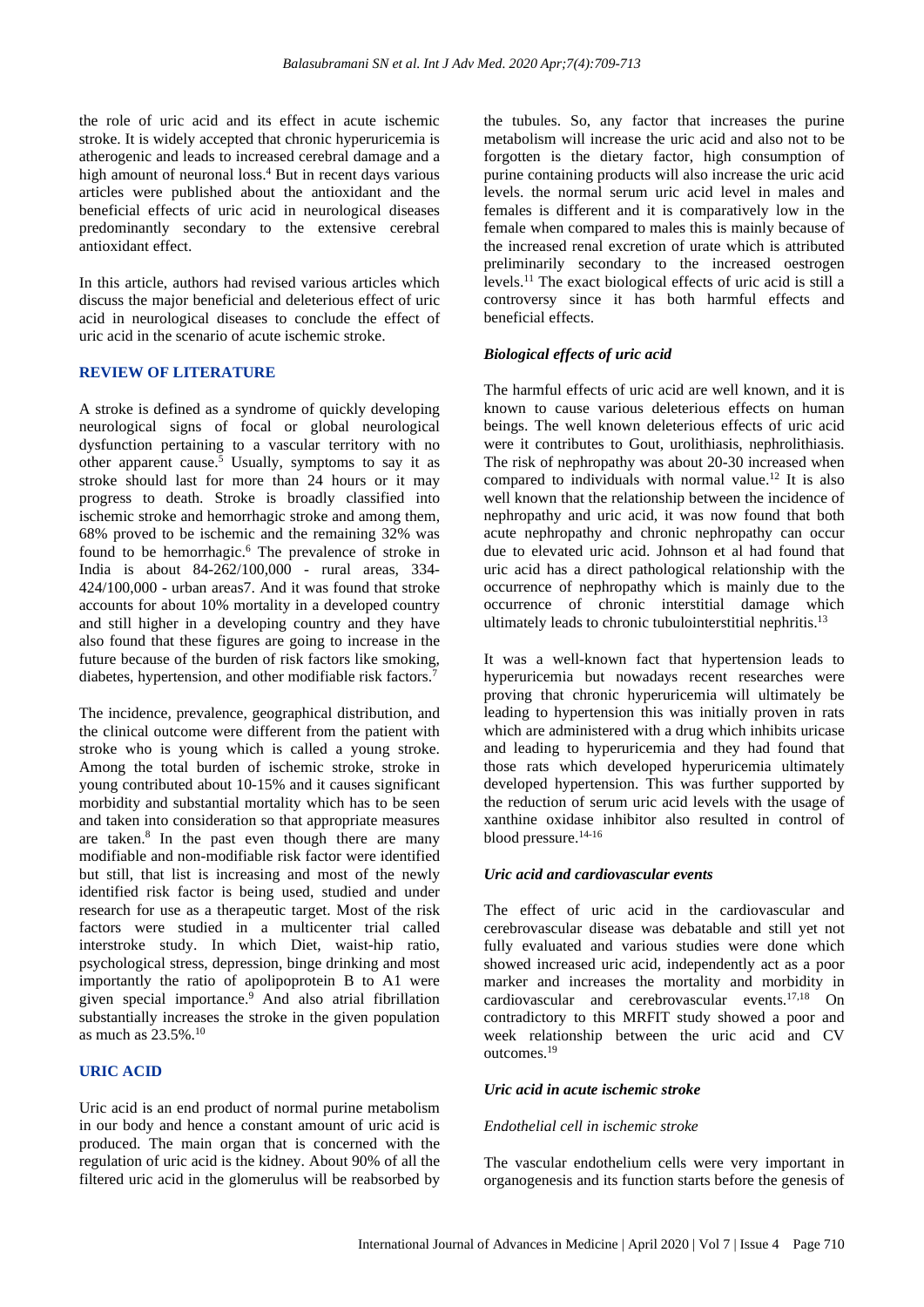blood vessel perse. In the central nervous system, the vascular endothelium predominantly in the brain acts in maintaining cerebrovascular resistance which plays a major role in reducing the injury during cerebral ischemia. Endothelial cells in normal circumstances also determine the thromboresistance property and thereby suppressing the pro-inflammatory process and reducing the incidence of atherosclerosis. <sup>20</sup> Endothelial cell also maintains the resting tone of the cerebral blood vessel and thereby regulating the cerebral blood flow. These various mechanisms contributes to the endothelial dysfunction as the main Conner stone in the pathogenesis of neuronal injury during the ischemic stroke and also makes the endothelial cell as the therapeutic target.

The endothelial dysfunction in ischemic stroke is mainly attributed to oxidative stress and that is mainly constituted by reactive oxygen species and reactive nitrogen species. These reactive oxygen and nitrogen species were abundantly produced in the injured zone for about 6-12 h after stroke onset which facilitates the expansion of ischemic penumbra predominantly by lipid peroxidation, protein nitration, mitochondrial damage and oxidation which ultimately lead to depletion of the antioxidants leading to neuronal damage by, activation or inhibition of various signaling pathways and disruption of blood-brain barrier. 21

## *Uric acid - an antioxidant*

In recent days the antioxidant property of uric acid was studied extensively, and many papers were published regarding the antioxidant property and various beneficial effects of uric acid mostly in the central nervous system. 3,22,23 The antioxidant role of uric acid was recently very well established in conditions like ischemic stroke, Alzheimer's disease and Parkinsons disease. Uric acid mainly scavengers the major pathological free radicals like the superoxide anion, peroxynitrite, hydroxyl radicals, and it also reduces the Fentons reaction thereby reducing the oxidative stress to the neuronal tissues and producing the neuroprotective effect, it was also postulated that uric acid stabilizes the vascular endothelium and since it is a hydrophobic molecule its action was mainly restricted to the extracellular space. 24

The role of uric acid in acute ischemic stroke was being evaluated extensively. The long-standing understanding was that uric acid is proatherogenic and increases the risk, and mortality in ischemic stroke but in recent days various other beneficial effects of the stroke were identified. The most important among them is the antioxidant property.

The uric acid was a powerful antioxidant, thereby it scavengers the free radicles in the brain and hence preventing the free radicle injury to the brain.3,22 Various studies have shown that increased uric acid levels were associated with a better clinical outcome and reduced severity.<sup>25,26</sup> Supporting these many studies have proved

the administration of uric acid along with thrombolysis or mechanical thrombectomy had a favorable clinical outcome, better recanalization, and reduced mortality that to preferentially in women and in patients with hyperglycemia. 26,27 URICO-ICTUS trial also showed that the administration of uric acid in acute ischemic stroke along with thrombolysis had resulted in a reduced ischemic worsening in a group of 262 patients. 28

## *The therapeutic effect of uric acid*

Uric acid is a potent antioxidant it acts mainly in the vascular endothelium thereby producing its effects, Yu et al, described the effect of uric acid in hippocampal cells of rats in there is a reduction in cell death in ischemic cells which first showed the beneficial effect of uric acid in ischemic stroke. This was further supported by Haberman et al, showing an improved clinical outcome, smaller infarct in rats with ischemic stroke involving the middle cerebral artery which was treated with uric acid.<sup>29</sup>

Following various animal studies Chamorro et al, from Spain in a study conducted with 881 patients with an acute ischemic stroke there was a positive correlation showing a 12% increase in clinical outcome following each mg of elevation of uric acid, this effect was contributed to the antioxidant property of uric acid.<sup>25</sup> This was further expanded to an extent Phase 2 URICO-ICTUS trial showed that an Intravenous administration of uric acid in acute ischemic stroke patients who were treated with intravenous thrombolysis showed a 6% increase in the clinical outcome than compared with the control. 26,30 This improved clinical outcome in acute ischemic stroke with uric acid was seen more in females than compared with males and similar outcomes were also seen in hyperglycemic individuals. 27

## **DISCUSSION**

The incidence and the prevalence of the stroke is on the rise worldwide with maximum predominance in developing countries like India. The estimated incidence of acute ischemic stroke in Tamilnadu was 119- 145/100,000 based on the recent population based studies. And also acute ischemic stroke accounts for a major percentage of morbidity and mortality. Hence, authors are analysing the prognostic significance of uric acid in acute ischemic stroke patients.

From authors review various studies showed that, patients with higher uric acid has a less severe stroke on admission and also less hospital admission days and faced less complications when compared to the patients with lower uric acid group, this was attributed to the antioxidant property of uric acid. Due to the postulated antioxidant property of uric acid nowadays various studies were using Uric acid along with Thrombolytic agent for reducing the ischemic damage and reducing the neuron loss.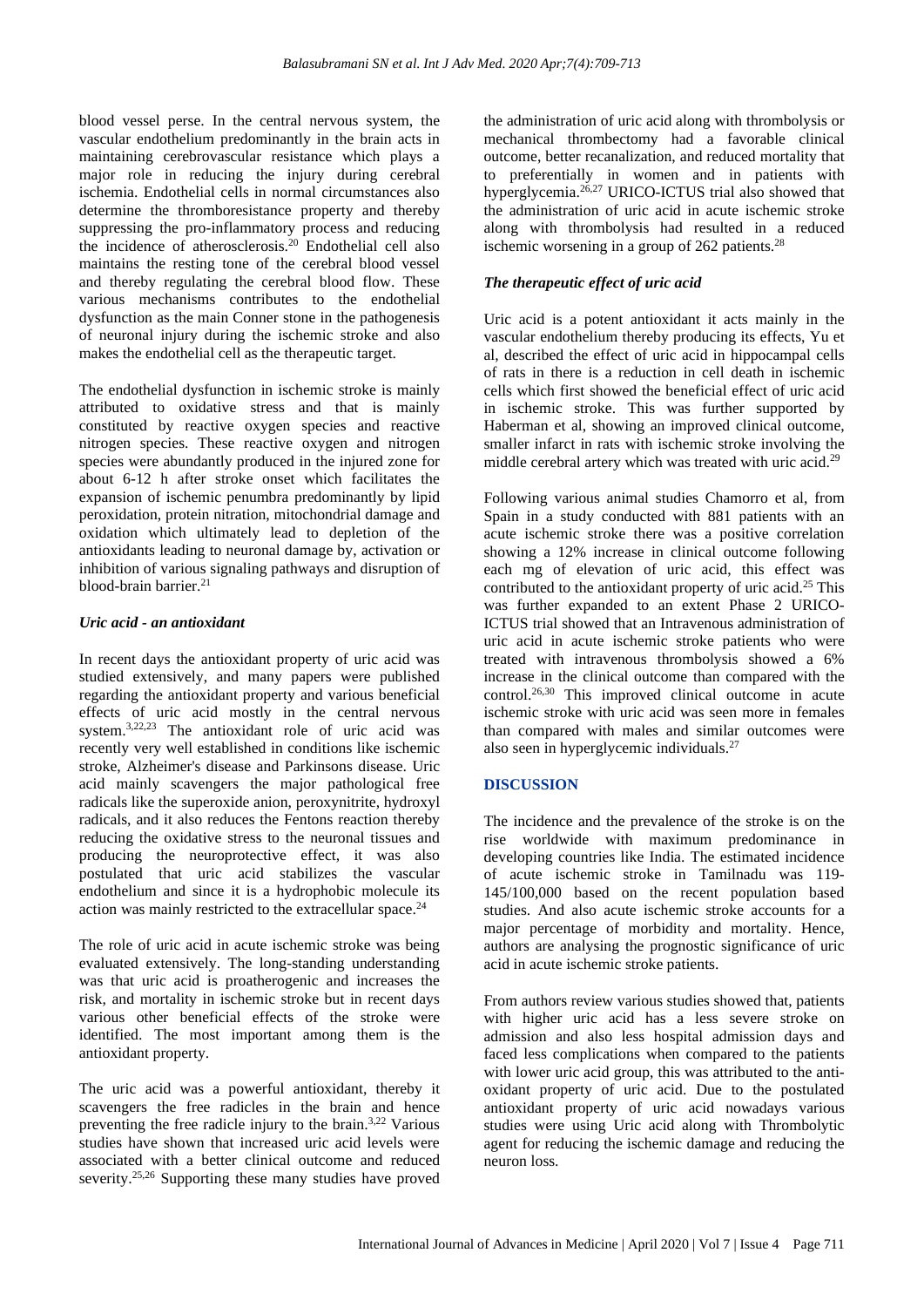In a study conducted by Mapoure et al, was  $7.10\pm2.56$ .<sup>31</sup> The mean serum uric acid levels was comparatively on the lower range when compared to other study, this lower range in this study population can be attributed to the exclusion of most of the causes of hyperuricemia in the study population. And also the mean uric acid levels were comparatively higher in males than females, this difference can be due to the effect of oestrogen in uric acid which is still to be proved by further studies.

The correlation of serum uric acid levels regarding the prognostic significance in acute ischemic stroke patients was a wide controversy. Chronic hyperuricemia is atherogenic and it had a negative impact on outcome in stroke, but in acute setting resent days various papers had been published about the beneficial effect of uric acid due to its antioxidants property. This was further supported by the co administration of Intravenous uric acid along with thrombolysis for acute ischemic stroke. Hence, it was concluded that, uric acid had a beneficial effect in a setting of acute ischemic stroke.

#### **ACKNOWLEDGEMENTS**

Authors would like to thank Sri Balaji Vidyapeeth (Deemed to be university), Dr. Lokesh Head of Department of General Medicine, Dr. Arun Prakash, assistant professor, Department of Neurology for their help and support in completing this review.

*Funding: No funding sources Conflict of interest: None declared Ethical approval: Not required*

### **REFERENCES**

- 1. French BR, Boddepalli RS, Govindarajan R. Acute Ischemic Stroke: Current Status and Future Directions. Mo Med. 2016;113(6):480-6.
- 2. Ragoschke-Schumm A, Walter S. DAWN and DEFUSE-3 trials: is time still important?. Der Radiologe. 2018 Nov 1;58(1):20-3.
- 3. Proctor Peter H. Uric Acid and Neuroprotection. Stroke. 2008 Aug 1;39(8):e126.
- 4. Balaji B, Srinivas B. Hyperuricemia as a Prognostic Marker in Acute Ischemic Stroke. Inter J Sci Study. 2018;6(7):6.
- 5. Warlow CP. Epidemiology of stroke. Lancet. 1998 Oct 1;352:S1-4.
- 6. Pandian JD, Sudhan P. Stroke Epidemiology and Stroke Care Services in India. J Stroke. 2013 Sep;15(3):128-34.
- 7. Khaw KT. Epidemiology of stroke. J Neurol Neurosurg Psychiatr. 1996 Oct;61(4):333-8.
- 8. Yesilot N, Putaala J, Bahar SZ, Tatlısumak T. Ethnic and Geographical Differences in Ischaemic Stroke Among Young Adults. Curr Vasc Pharmacol. 2017;15(5):416-29.
- 9. O'Donnell MJ, Xavier D, Liu L, Zhang H, Chin SL, Rao-Melacini P, et al. Risk factors for ischaemic

and intracerebral haemorrhagic stroke in 22 countries (the INTERSTROKE study): a casecontrol study. Lancet. 2010;376(9735):112-23.

- 10. Wolf PA, Abbott RD, Kannel WB. Atrial fibrillation as an independent risk factor for stroke: the Framingham Study. Stroke. 1991;22(8):983-8.
- 11. Antón FM, García Puig J, Ramos T, González P, Ordás J. Sex differences in uric acid metabolism in adults: evidence for a lack of influence of estradiol-17 beta (E2) on the renal handling of urate. Metab Clin Exp. 1986 Apr;35(4):343-8.
- 12. Pak CY, Moe OW, Sakhaee K, Peterson RD, Poindexter JR. Physicochemical metabolic characteristics for calcium oxalate stone formation in patients with gouty diathesis. J Urol. 2005 May 1;173(5):1606-9.
- 13. Johnson RJ, Kivlighn SD, Kim YG, Suga S, Fogo AB. Reappraisal of the pathogenesis and consequences of hyperuricemia in hypertension, cardiovascular disease, and renal disease. Am J Kidney Dis. 1999 Feb 1;33(2):225-34.
- 14. Johnson RJ, Feig DI, Nakagawa T, Sanchez-Lozada LG, Rodriguez-Iturbe B. Pathogenesis of essential hypertension: historical paradigms and modern insights. J Hypertens. 2008 Mar;26(3):381-91.
- 15. Forman JP, Choi H, Curhan GC. Plasma Uric Acid Level and Risk for Incident Hypertension Among Men. JASN. 2007 Jan 1;18(1):287-92.
- 16. Mazzali M, Kanbay M, Segal MS, Shafiu M, Jalal D, Feig DI, et al. Uric Acid and Hypertension: Cause or Effect? Curr Rheumatol Rep. 2010 Apr 1;12(2):108-17.
- 17. Kim SY, Guevara JP, Kim KM, Choi HK, Heitjan DF, Albert DA. Hyperuricemia and coronary heart disease: a systematic review and meta-analysis. Arthr Care Res (Hoboken). 2010 Feb;62(2):170-80.
- 18. Kim SY, Guevara JP, Kim KM, Choi HK, Heitjan DF, Albert DA. Hyperuricemia and risk of stroke: A systematic review and meta-analysis. Arthr Care Res. 2009;61(7):885-92.
- 19. Álvarez-Lario B, MacArrón-Vicente J. Is there anything good in uric acid? QJM. 2011 Dec 1;104(12):1015-24.
- 20. Li H, Horke S, Förstermann U. Vascular oxidative stress, nitric oxide and atherosclerosis. Atheroscler. 2014 Nov;237(1):208-19.
- 21. Fabian RH, DeWitt DS, Kent TA. In vivo detection of superoxide anion production by the brain using a cytochrome c electrode. J Cereb Blood Flow Metab. 1995 Mar;15(2):242-7.
- 22. Ames BN, Cathcart R, Schwiers E, Hochstein P. Uric acid provides an antioxidant defense in humans against oxidant- and radical-caused aging and cancer: a hypothesis. Proc Natl Acad Sci USA. 1981 Nov;78(11):6858-62.
- 23. Proctor PH. Uric acid: neuroprotective or neurotoxic?. Stroke. 2008 May 1;39(5):e88.
- 24. Davies KJ, Sevanian A, Muakkassah-Kelly SF, Hochstein P. Uric acid-iron ion complexes. A new